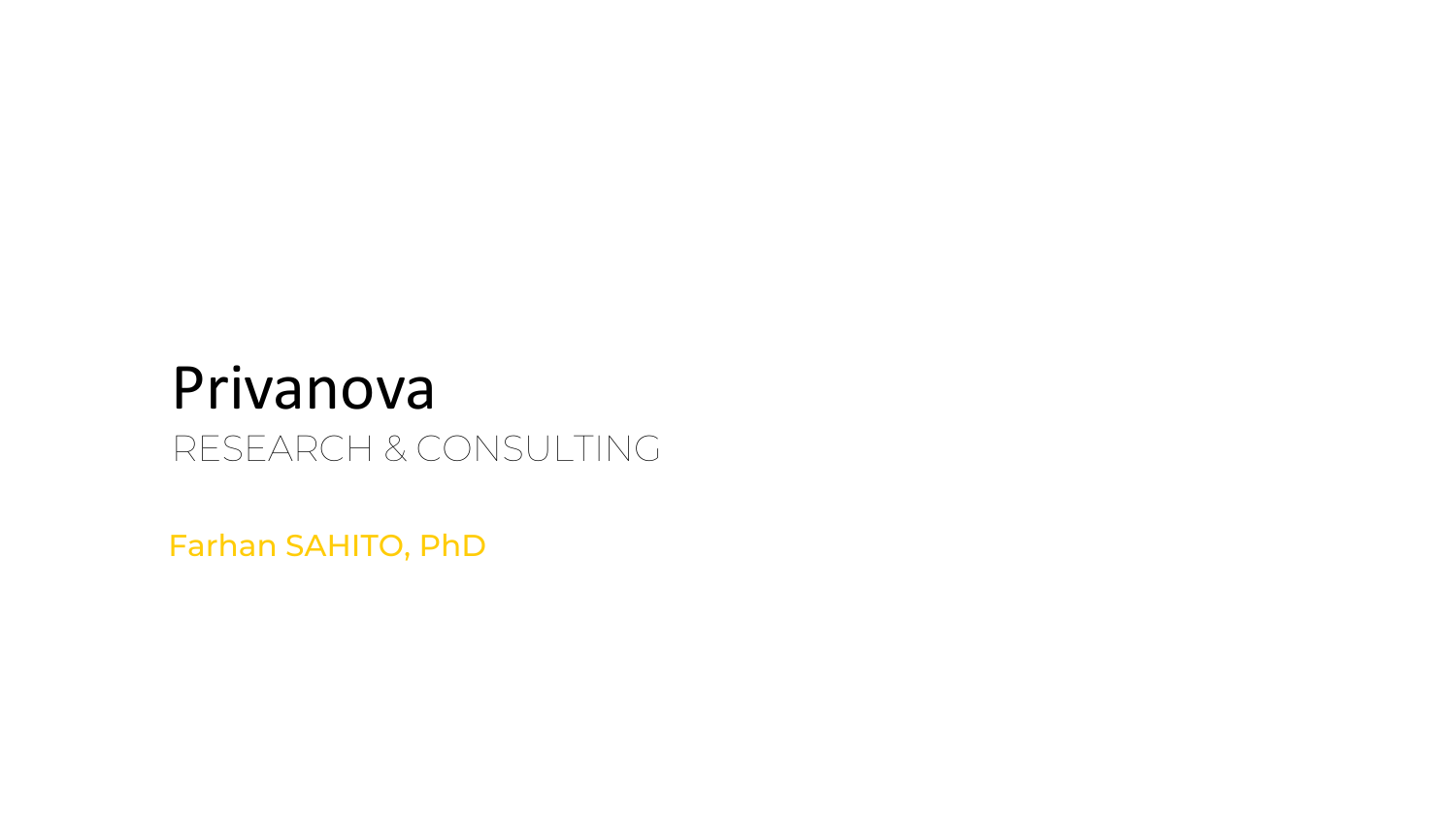### COMBATING CYBERCRIME Challenges & Issues for LEAs Convention as a practical tool for LEAs

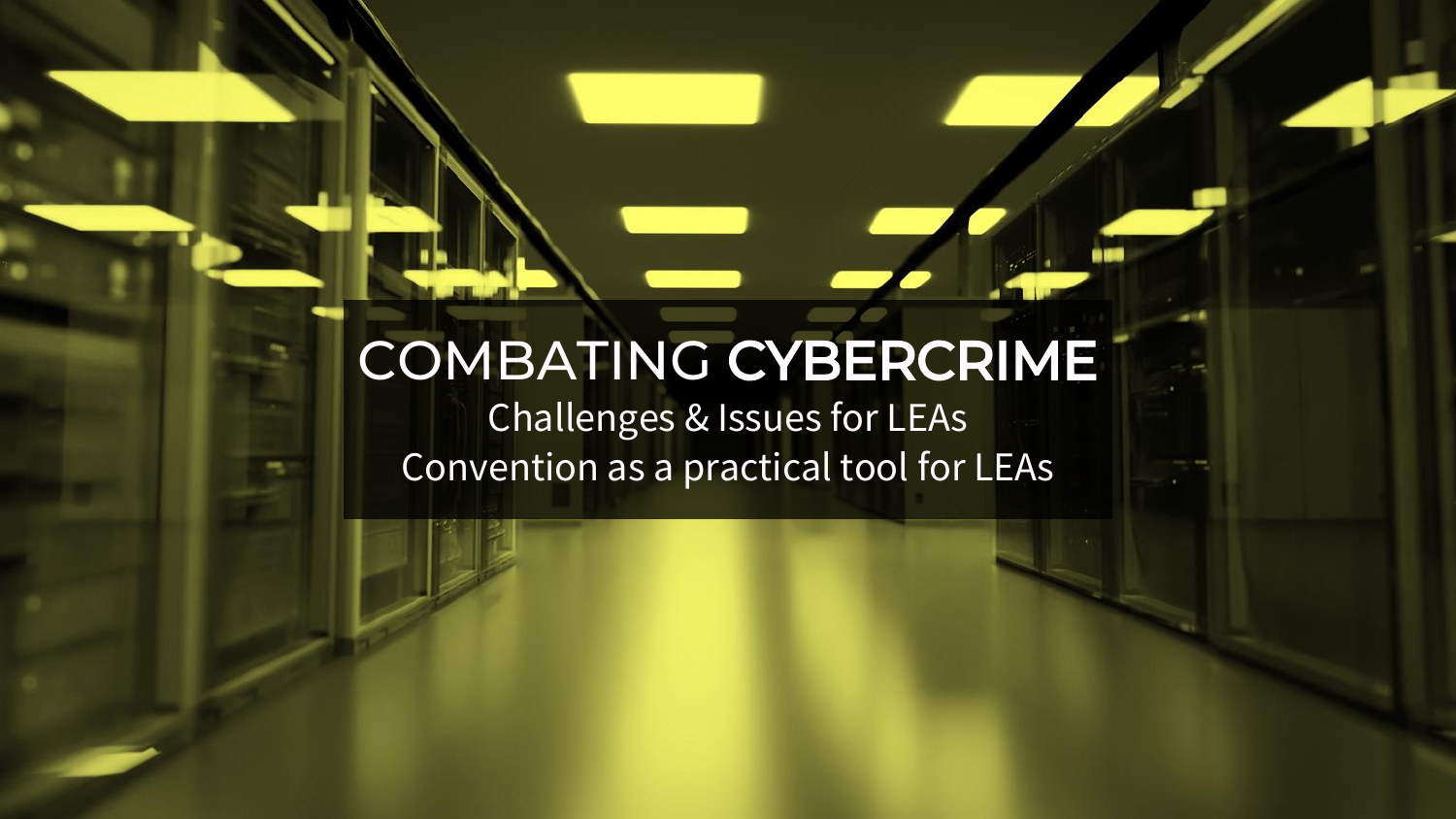

## CYBERCRIME Social & Economic Impacts Threat to Human Rights & Freedoms

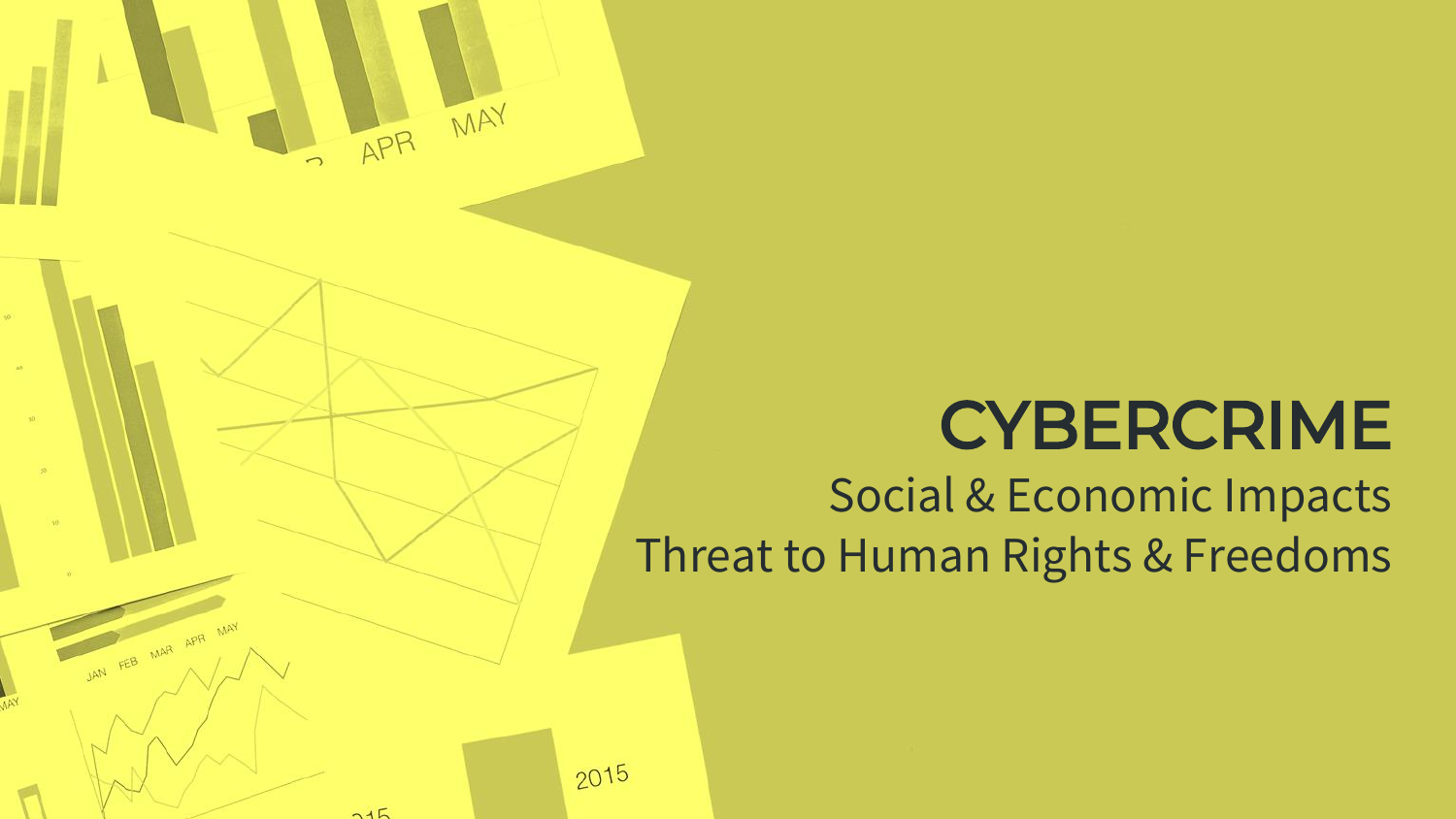Differences in national legal frameworks and the borderless nature of the internet makes investigations very complicated.

### EMERGING **TECHNOLOGIES**

### LACK OF HARMONISATION

 $\overline{\mathbf{1}}$ 

New and emerging technologies presents a potential for criminal misuse to fuel cybercrime.

02

Challenges of public-private partnerships and their role in the fight against cyberscime.

### PUBLIC/PRIVATE PARTNERSHIPS

# 03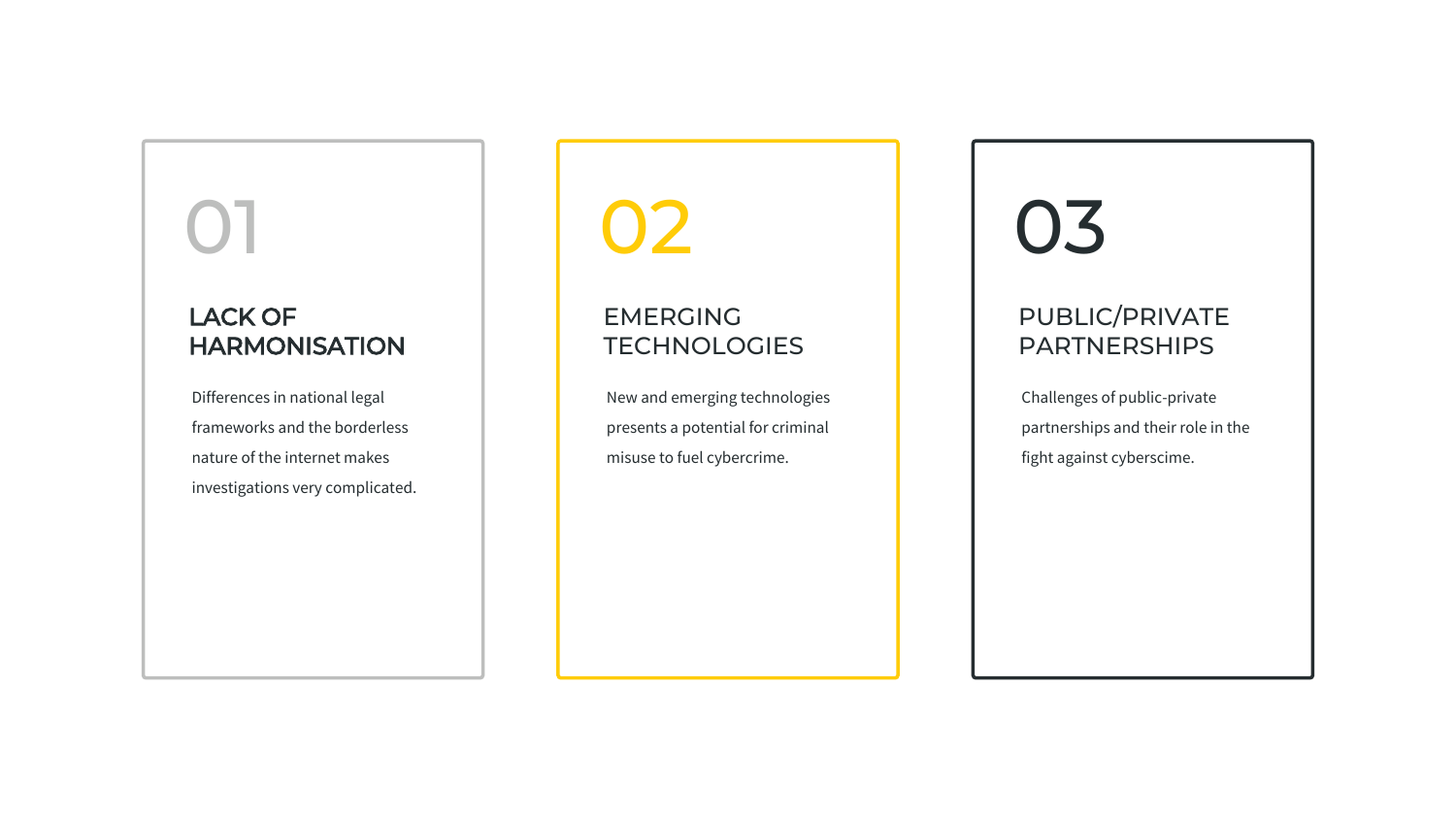5

**Understanding the drivers of cybercriminality, and new methods to prevent, investigate and mitigate cybercriminal behaviour**



# CC-DRIVER

**Privanova has two main roles in CC-DRIVER. Firstly, we focus on the** 

**Privacy, Data Protection and Ethics Compliance. Secondly, we** 

**leverage our experience and network of Law Enforcement Experts. We** 

#### **lead the CC-DRIVER's Stakeholders' Advisory Board.**

CC-DRIVER combines psychology, criminology, anthropology, neurobiology and cyberpsychology to investigate, identify, understand and explain drivers of new forms of criminality.

Focused on human factors that determine criminal behaviours such as cyber juvenile delinquency and adolescent hacking, CC- DRIVER benefits from the direct involvement of several Law Enforcement Agencies.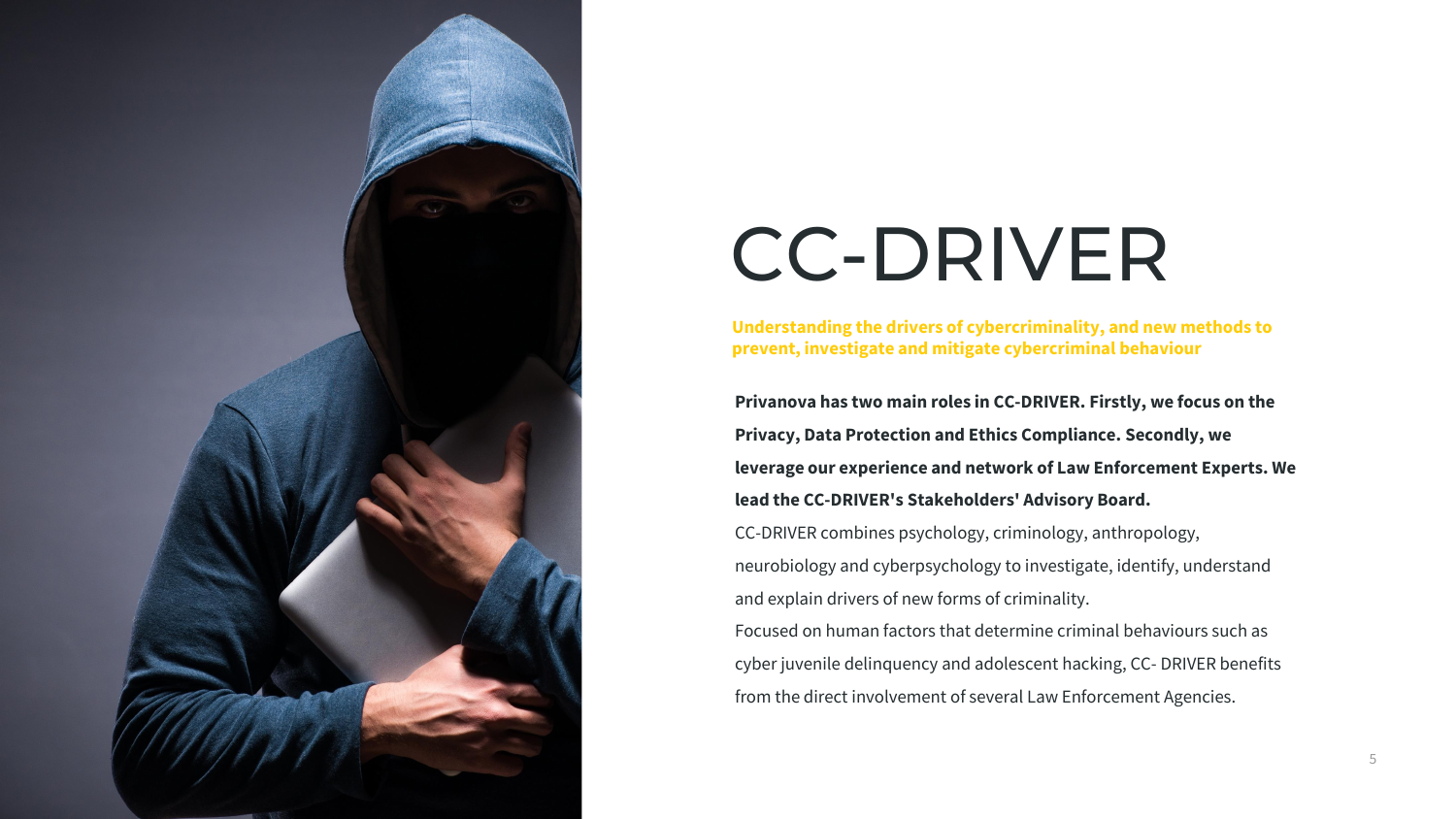

#### **Identifying, analysing and solving Illicit Money Flows**

# TRACE

### **Privanova leads Stakeholder engagement efforts and manages Law Enforcement participation for TRACE, an EU-funded, cybercrime project addressing the illicit financial flows.**

Detecting and tracing hidden, illicit money flows are notoriously difficult, as organised crime networks operate on a global scale and use legal loopholes as well as technical innovations to protect their activities. TRACE addresses these challenges by improving investigation tools and systems in terms of their quality and speed, co-developed with LEAs, responding to traditional and emerging forms of organised crime, money laundering and terrorist financing.

![](_page_5_Picture_4.jpeg)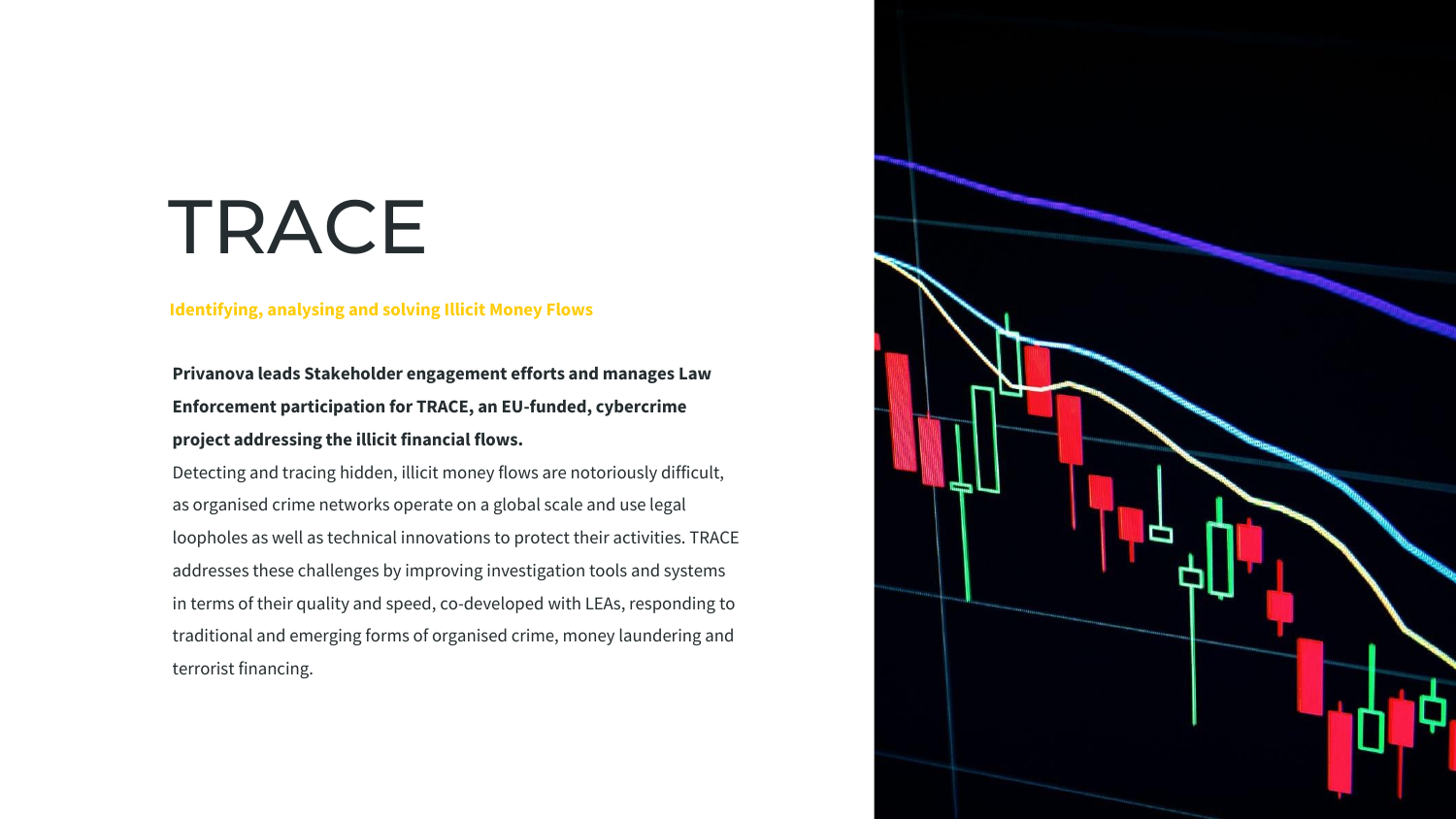7

**Enhancing cybersecurity, improving cooperation and the reporting of cyberattacks in the EU**

![](_page_6_Picture_0.jpeg)

# CYBERSPACE

**One of its initiators, Privanova is currently part of the CYBERSPACE project: a multidisciplinary R&D project ran by an international consortium of partners and funded by the EU as part of the Internal Security Fund Police Work Programme.**

CYBERSPACE will enhance the detection of hacks and attacks and improve cooperation between LEAs and between LEAs and the private sector in accordance with the EU Cybersecurity Strategy.

The project will stimulate stakeholders to report such attacks to their LEAs and CERTs.